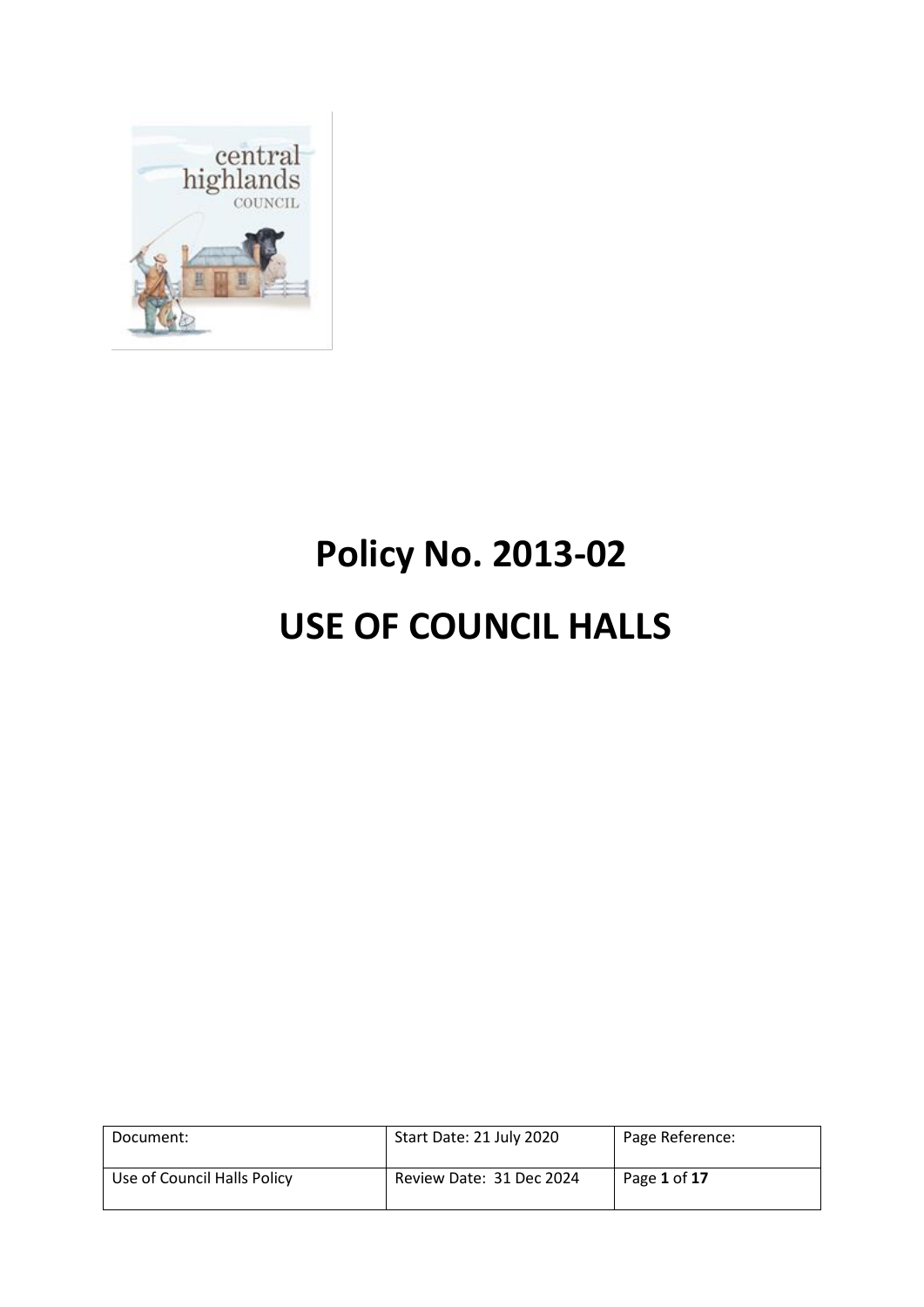#### **CONTENTS: Page No.**

| 1.  | Introduction                                                       | 3              |
|-----|--------------------------------------------------------------------|----------------|
| 2.  | Interpretation                                                     | 3              |
| 3.  | Application                                                        | 3              |
| 4.  | Hire                                                               | 4              |
| 5.  | Damage                                                             | 5              |
| 6.  | Cleaning                                                           | 6              |
| 7.  | <b>Free Access</b>                                                 | 6              |
| 8.  | Subject of Entertainment                                           | 6              |
| 9.  | Refusal to Hire Out                                                | 6              |
| 10. | <b>Municipal Function</b>                                          | 6              |
| 11. | Liquor                                                             | $\overline{7}$ |
| 12. | Disorderly Behaviour                                               | $\overline{7}$ |
| 13. | Gambling                                                           | 8              |
| 14. | Subletting                                                         | 8              |
| 15. | Liability                                                          | 8              |
| 16. | Insurance                                                          | 8              |
| 17. | Indemnity                                                          | 9              |
| 18. | Management of Hall                                                 | 9              |
| 19. | <b>Disputes</b>                                                    | 9              |
| 20. | Hiring of Council Furniture and Equipment                          | 9              |
| 21. | Hirer shall enforce the following requirements within the facility | 9              |
| 22. | <b>Emergency Evacuation Assembly Area</b>                          | 10             |
| 23. | Form - Application to Hire Council Hall or Hall Equipment          | 11             |
| 24. | Form - Compliance with Conditions of Use                           | 13             |
| 25. | Form - Bond and Inspection Report                                  | 15             |

| Document:                   | Start Date: 21 July 2020 | Page Reference: |
|-----------------------------|--------------------------|-----------------|
| Use of Council Halls Policy | Review Date: 31 Dec 2024 | Page 2 of 17    |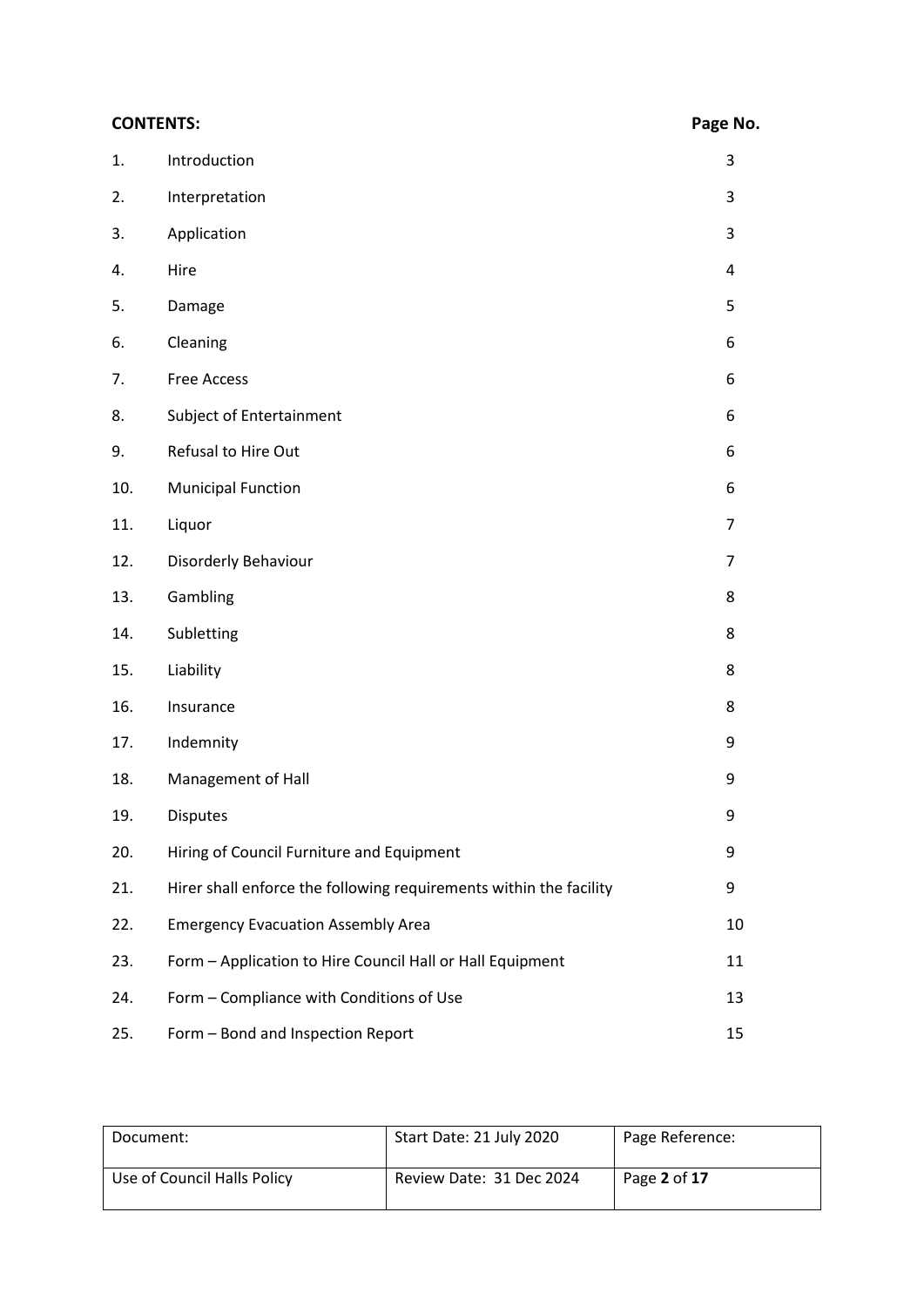#### 1. **Introduction**

Council recognises that it has a responsibility towards neighbouring property owners and for this reason desires the hirers of rate funded facilities to preserve the amenity and sense of well-being that all neighbourhoods are entitled to in this municipality.

Council also recognises the value of providing community halls and associated amenities for use by the community.

This Policy is applicable to all hirers of Council halls.

#### **2. Interpretation**

- **"Council Hall"** shall mean the community centre building, hall, supper room, kitchen and conveniences.
- **"Council"** shall mean the Central Highlands Council.
- **"Casual Hirer"** shall mean a group or individual granted use of the hall or any part thereof.
- **"Council Officer"** shall mean any Council employee requested to carry out the particular function discussed regardless as to whether they have been formally delegated to do so or not.
- **"Senior Council Officer"** shall mean the General Manager, Deputy General Manager or Senior Administration Officer.

#### **3. Application**

The right to use Council halls is subject to Council receiving an application from an applicant of legal age (18+ years) on the required form signed by the applicant, stating the purpose, hours and portion or portions of the building required and containing the applicant's undertaking to comply with the conditions of hire.

Where application is made on behalf of an organisation or body of persons, the applicant shall state the name of such organisation and the authority of the applicant for making such application.

| Document:                   | Start Date: 21 July 2020 | Page Reference:     |
|-----------------------------|--------------------------|---------------------|
| Use of Council Halls Policy | Review Date: 31 Dec 2024 | Page <b>3</b> of 17 |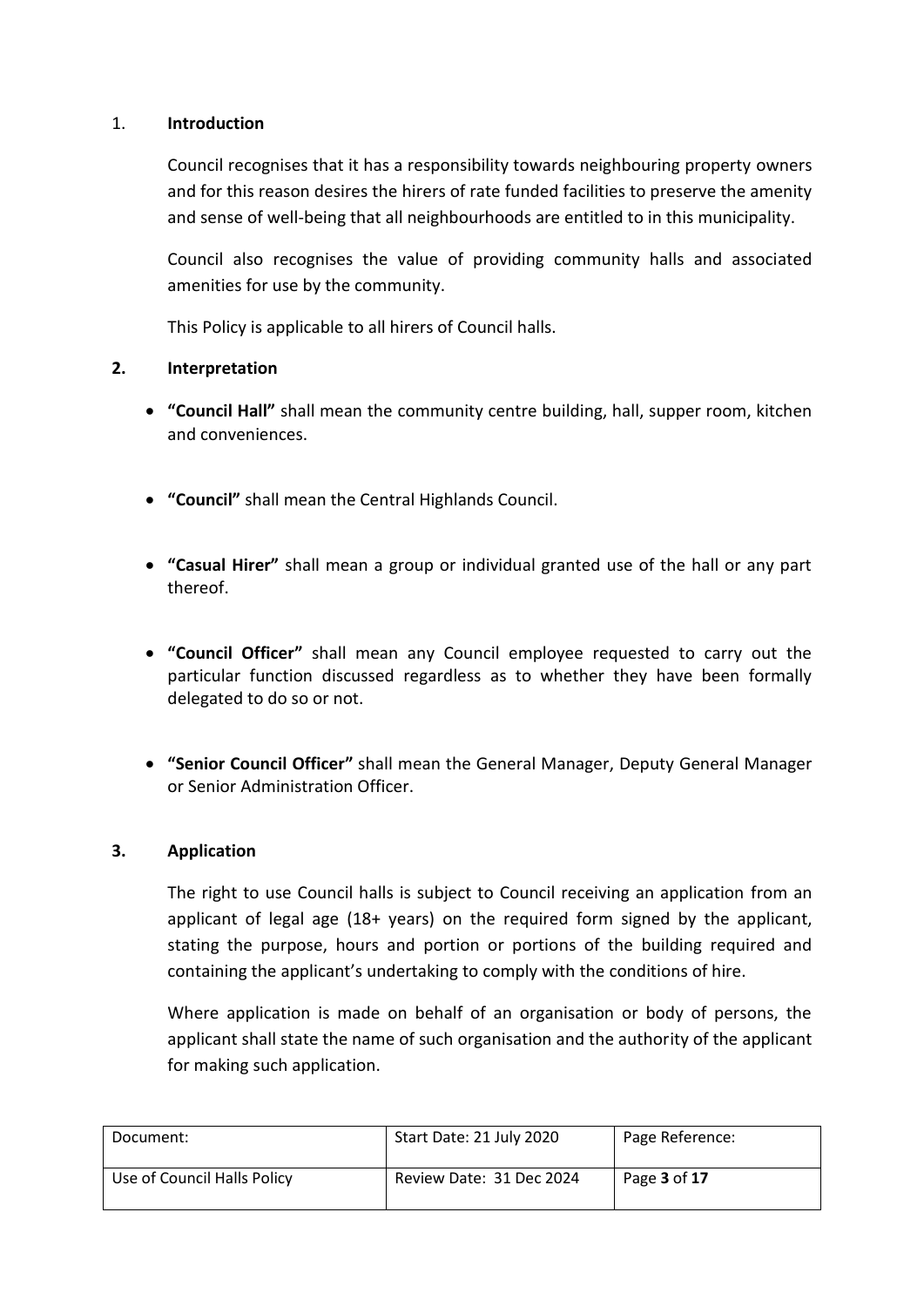Bothwell Football Club has seasonal privileges to use the Bothwell Football Club and Community Centre building between April and September in each year subject to Council receiving an application from the Bothwell Football Club by the 28 February of that year on the required form signed by the President or Secretary of the club. The club must complete all sections of the application form and return to Council by the 28 February of that year prior to the commencement of hire. The application cannot be considered unless accompanied by current copy of the club's "Certificate of Currency" for Public Liability Insurance and the hire fees have been paid in full. These fees will be in accordance with Council's Fees & Charges for each financial year. The seasonal rights allocation relates to the home & away competition and Finals only. The Bothwell Football Club has no seasonal rights to use the Bothwell Football Club and Community Centre building for pre-season training. Pre-season training is to be booked as per normal hire procedures.

Bothwell Cricket Club has seasonal privileges to use the Bothwell Football Club and Community Centre building between October and March in each year subject to Council receiving an application from the Bothwell Cricket Club by the 31 August of that year on the required form signed by the President or Secretary of the club. The club must complete all sections of the application form and return to Council by the 31 August of that year prior to the commencement of hire. The application cannot be considered unless accompanied by current copy of the club's "Certificate of Currency" for Public Liability Insurance and the hire fees have been paid in full. These fees will be in accordance with Council's Fees & Charges for each financial year. The seasonal rights allocation relates to the home & away competition and Finals only. The Bothwell Cricket Club has no seasonal rights to use the Bothwell Football Club and Community Centre building for pre-season training. Pre-season training is to be booked as per normal hire procedures.

All events shall cease no later than 12 Midnight.

#### **4. Hire Charges**

Hire Charges (Schedule of Fees) are approved by Council annually as part of the budget process and are to be applied accordingly. A copy of the Schedule of Fees is available at the Council office in Bothwell and Hamilton or on Council's website.

An inspection of the Council hall shall be carried out immediately prior to the hire by the applicant and a Council employee, and again immediately after.

| Document:                   | Start Date: 21 July 2020 | Page Reference: |
|-----------------------------|--------------------------|-----------------|
| Use of Council Halls Policy | Review Date: 31 Dec 2024 | Page 4 of 17    |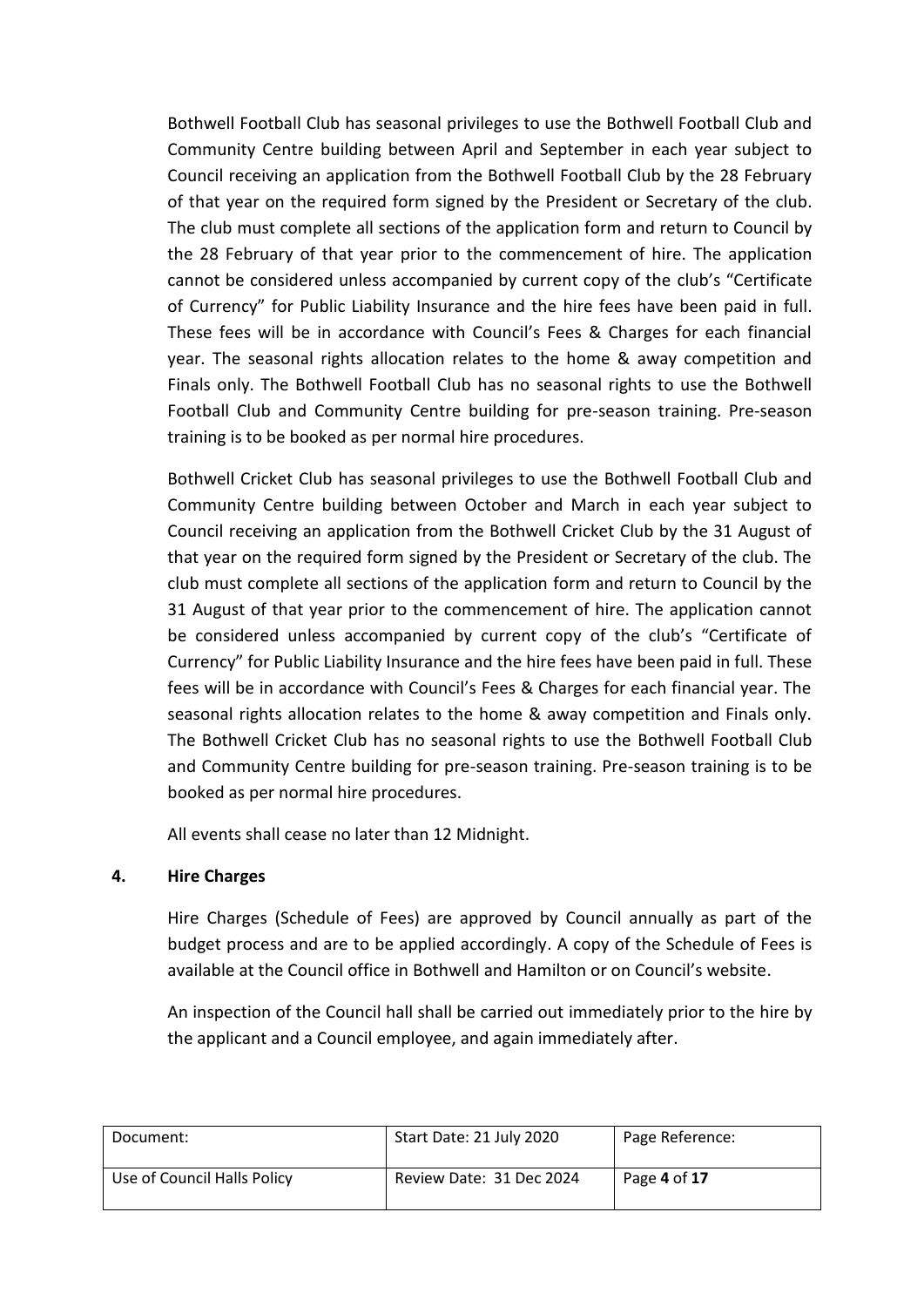A bond is payable as set out in Councils Schedule of Fees and shall be refundable upon a satisfactory inspection.

If the facility or part there-of is not vacated by the engaged time, the hirer shall pay the additional charged as detailed in Council's Schedule of Fees.

Church Functions, Fundraising for Local Activities, Meetings of Local Groups, Local Non for Profit Groups and Local Schools may be eligible to hire on a free of charge basis.

Applications by these groups are to be directed to the General Manager or Senior Council Officer for consideration as to whether a hire charge is to be raised.

Normally, where hire charges are waived, a bond would not be required but this is still at the discretion of the General Manager or Senior Council Officer. Where bonds have been waived, the Hirer is to be advised that any damages or breakages will be invoiced to the Hirer.

#### **5. Damage**

The floor, walls, curtains, or any other part of the building or any fittings or furniture shall not be broken, pierced by nails or screws or in any such manner or in any way be damaged, and no notice, sign, advertisement, scenery, fittings, or decorations of any kind be erected in the building or attached to or affixed to the walls, doors or any other portion of the buildings, fittings or furniture without prior consent of the General Manager.

The hirer shall not be permitted to bring in any stage machinery, electrical installation appliances, exhibition stands and the like without the express consent of a Senior Council Officer. No staples, nails or sticky tape are to be used on the walls. Hooks may be installed to hang decorations for functions but only if agreed to by a Senior Council Officer.

If any damage takes place, the Senior Council Officer's assessment of the damage shall be taken as final without right of appeal, and such sum shall firstly be deducted from the bond. Any remaining balance shall be invoiced to the hirer and will be payable within thirty days from the date of the invoice.

| Document:                   | Start Date: 21 July 2020 | Page Reference: |
|-----------------------------|--------------------------|-----------------|
| Use of Council Halls Policy | Review Date: 31 Dec 2024 | Page 5 of 17    |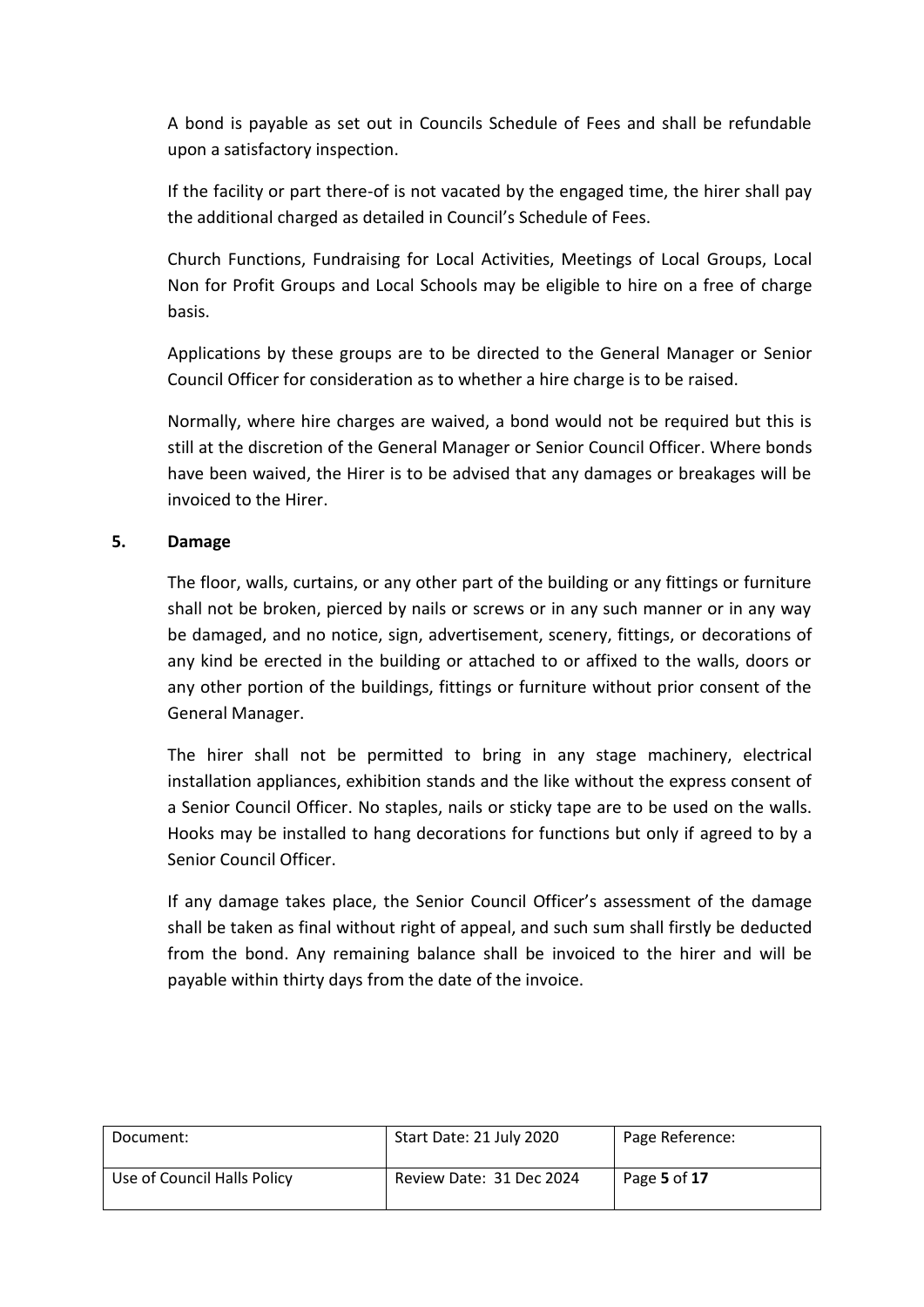#### **6. Cleaning**

The hirer shall leave the hall and/or rooms in a tidy condition and all fixtures and utensils in good order and condition, and shall remove all rubbish, refuse and waste matter immediately after the function.

If the hall is left in an unacceptable state, the cleaning cost will be deducted from the bond. Any remaining balance shall be invoiced to the hirer and will be payable within thirty days from the date of the invoice.

#### **7. Free Access**

The General Manager and any Council Officer shall at all times, notwithstanding any hiring, be entitled to free access of every part of the building.

#### **8. Subject of Entertainment**

Prior to engagement of the hall or any part thereof for a meeting, lecture or entertainment, the purpose of the meeting and the topic of such lecture or entertainment shall be submitted to, and be subject to approval by, a Senior Council Officer.

#### **9. Refusal to Hire Out**

It shall be at the discretion of Senior Council Officers to refuse to hire out the hall, other rooms or hall equipment. Notwithstanding that the hall, other rooms or hall equipment may have been hired out or that these conditions may have been accepted and signed, and the hire fee paid, a Senior Council Officer shall have the right to cancel such hire. Any hire fees or bond paid will be returned. The hirer agrees to accept this right and to be held to have agreed to such cancellation and to have no claim at law or in equity for any loss or damage in consequence thereof.

#### **10. Municipal Function**

Senior Council Officers shall be empowered to cancel any booking made for the hall or any part thereof when they are required for Council functions or State/Federal elections. Any hire fees or bond paid will be returned. The hirer agrees to accept this right and to be held to have agreed to such cancellation and to have no claim at law or in equity for any loss or damage in consequence thereof.

| Document:                   | Start Date: 21 July 2020 | Page Reference: |
|-----------------------------|--------------------------|-----------------|
| Use of Council Halls Policy | Review Date: 31 Dec 2024 | Page 6 of 17    |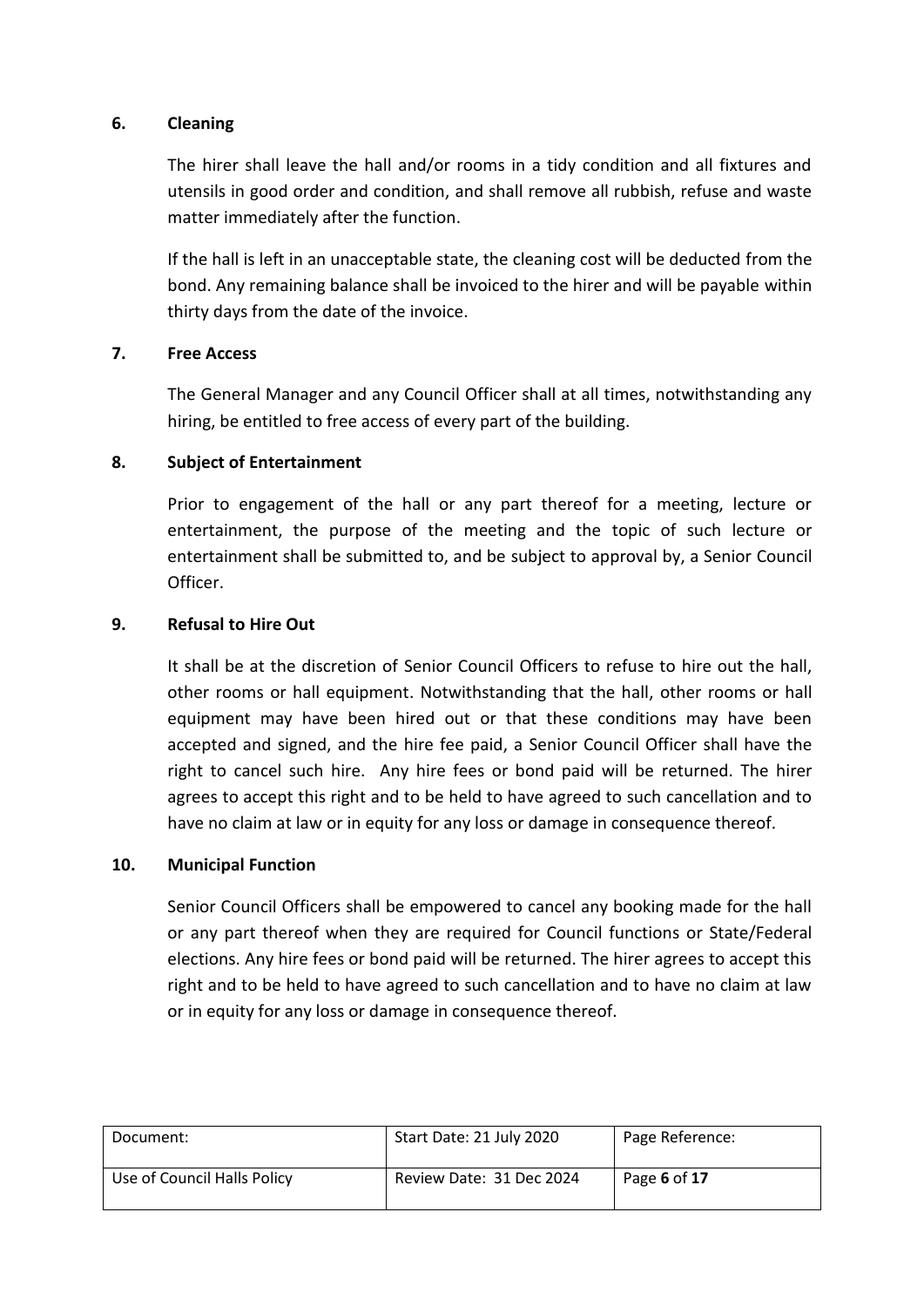#### **11. Liquor**

No alcohol of any kind shall be brought into the building without the consent of a Senior Council Officer.

Prior to any function where liquor is to be consumed, the hirer must contact the Licensing Board to ascertain whether a liquor licence is required or whether any other conditions or restrictions will apply.

If the Licensing Board determines that a liquor licence is required, a copy of the liquor licence is to be submitted to a Senior Council Officer prior to occupancy of the building, otherwise the relative hall hire will be cancelled.

If the Licensing Board determines that a liquor licence is not required, a copy of that determination or advice is to be submitted to a Senior Council Officer prior to occupancy of the building, otherwise the relative hall hire will be cancelled.

Any conditions or restrictions advised by the Licensing Board are to be adhered to. A copy of the conditions or restrictions is to be submitted to a Senior Council Officer prior to occupancy of the building, otherwise the relative hall hire will be cancelled.

The following conditions are imposed by Council where the event is serving liquor or the event is BYO liquor:

- Alcohol not to be provided to people under 18.
- Alcohol must not be available from the hall as take-away.
- Alcohol must not be consumed outside the hall.
- Designated bar staff and servers of alcohol are required to hold current Responsible Serving of Alcohol Certificates.

#### **12. Disorderly Behaviour**

No fighting, obscene or insulting language or disorderly behaviour shall be permitted in any part of the building.

The hirer shall be held responsible for the behaviour and conduct of those in attendance during the period of hire.

| Document:                   | Start Date: 21 July 2020 | Page Reference: |
|-----------------------------|--------------------------|-----------------|
| Use of Council Halls Policy | Review Date: 31 Dec 2024 | Page 7 of 17    |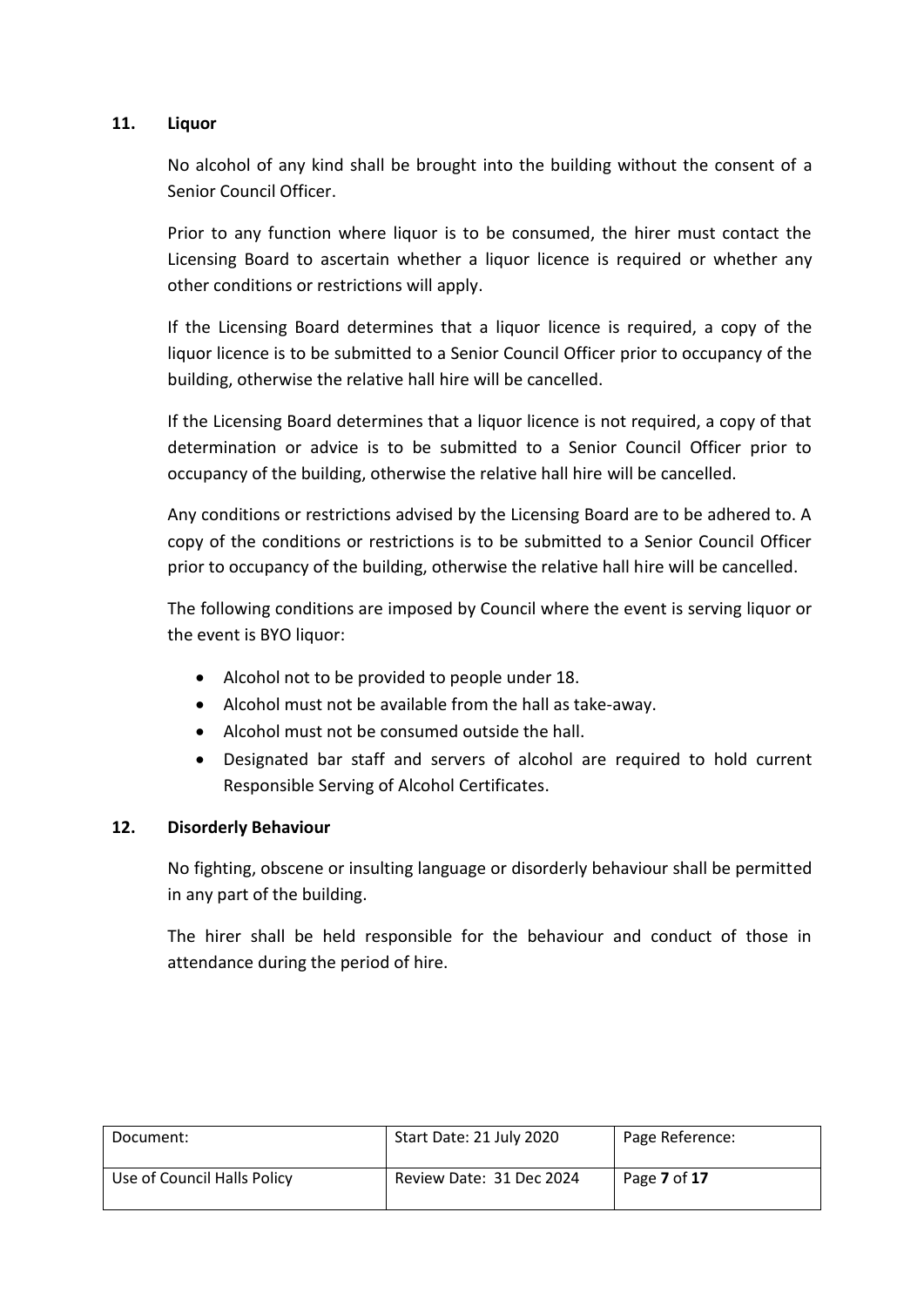#### **13. Gambling**

No game of chance in which money is passed as a prize, either directly or indirectly, shall take place in any portion of the building unless the required permits and the written consent of a Senior Council Officer are first obtained.

#### **14. Subletting**

No portion of the building hired shall be sublet or tenancy transferred or assigned without the written consent of a Senior Council Officer.

#### **15. Liability**

Neither the Council nor its servants shall be liable for any loss or damage sustained by the hirer, or any person from or corporation entrusted to, or supplying any article or thing to the hirer by reason of such article or thing being lost, damaged or stolen. The hirer hereby indemnifies the Council against any claim by any person, firm or corporation in respect of such article or thing.

#### **16. Insurance**

The hirer of the hall or any part thereof, shall not do or neglect to do or permit to be done or left undone, anything which will affect the Council's insurance policy or policies relative to fire or public risk in connection with the building, and the hirer hereby agrees to indemnify the Council to the extent that such policies are affected through any such act of commission or omission.

Sporting Clubs and Commercial hirers are required to take out and keep current during the period of hire, insurance policies relating to Public Liability, Professional Liability and Product Liability (as applicable). These are to be in a form approved by the Council with Council noted as an interested party on the Certificate of Currency with Hirer insuring, for a minimum sum of twenty million dollars, the Council and the Hirer against all actions, costs, claims, charges, expenses and damages whatsoever which may be brought or made or claimed against the Council or the hirer or both arising out of or in relation to functions held at the hired facilities.

**Casual hirers will normally be covered by Council's insurance policies. However, cover does not include participation in sporting activities, performances by performers or entertainers, amusements, children's rides, animal rides, amusement rides and dancing and inflatable recreation equipment, child care and sale of second hand goods.**

| Document:                   | Start Date: 21 July 2020 | Page Reference: |
|-----------------------------|--------------------------|-----------------|
| Use of Council Halls Policy | Review Date: 31 Dec 2024 | Page 8 of 17    |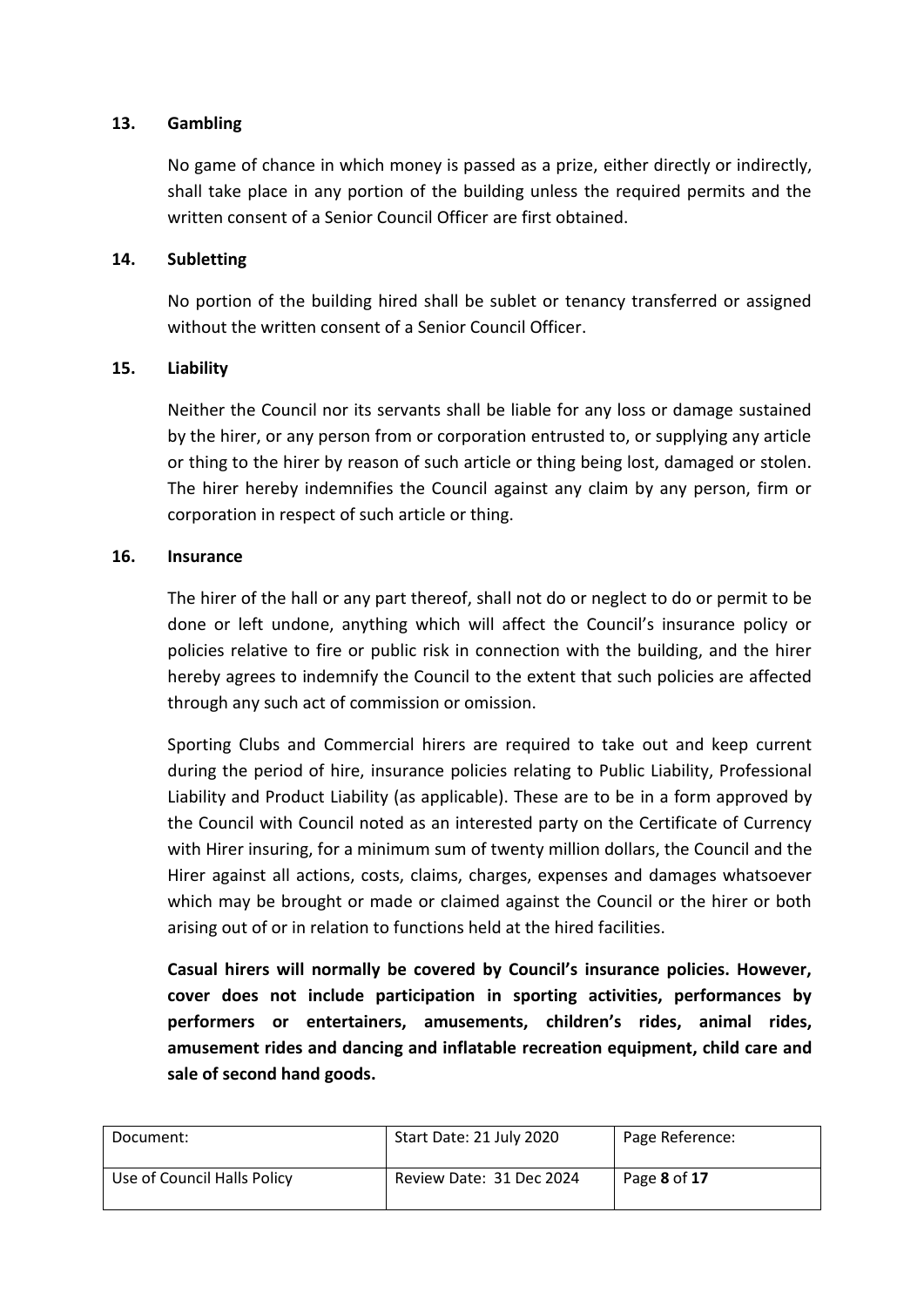#### **17. Indemnity**

The hirer agrees to indemnify and keep indemnified and to hold harmless the Council, its servants and agents and each of them from and against all actions, costs, claims, charges, expenses and damages whatsoever which may be brought or made or claimed against them or any of them arising out of or in relation to functions held at the hired facilities.

#### **18. Management of Hall**

The hirer and persons under his/her discretion shall obey all directions or orders given by the Council's staff as to the management of the hall and function being conducted therein.

Any hirer or servant of the hirer, committing a breach of one or more of these conditions will be expelled from the venue being used.

If not elsewhere expressly stated in these conditions, the hirer will at all times comply with the requirements of Federal or State Acts of Parliament as well as Local Laws, policies and procedures of the Central Highlands Council.

#### **19. Disputes**

In the event of any disputes or differences arising as to the interpretation of these conditions, or of any matter or thing contained therein, the decision of the General Manager thereon shall be final and conclusive.

#### **20. Hiring of Council Furniture and Equipment**

Council may hire out furniture and equipment from Council Halls. The hirer shall be held liable for the return of all such goods in the same condition in which they were received. All breakages and losses shall be charged to the hirer at the replacement cost of such breakages and/or losses.

#### **21. The Hirer shall enforce the following requirements within the facility**

- No smoking in the building or within 3 metres of the building
- No confetti to be used in or around the facility
- All electrical appliances being used by the hirer are to be switched off before vacating the facility, any electrical appliance that was on prior to the hiring the facility should be left on.
- All doors are to be checked to ensure they are locked before leaving the facility

| Document:                   | Start Date: 21 July 2020 | Page Reference: |
|-----------------------------|--------------------------|-----------------|
| Use of Council Halls Policy | Review Date: 31 Dec 2024 | Page 9 of 17    |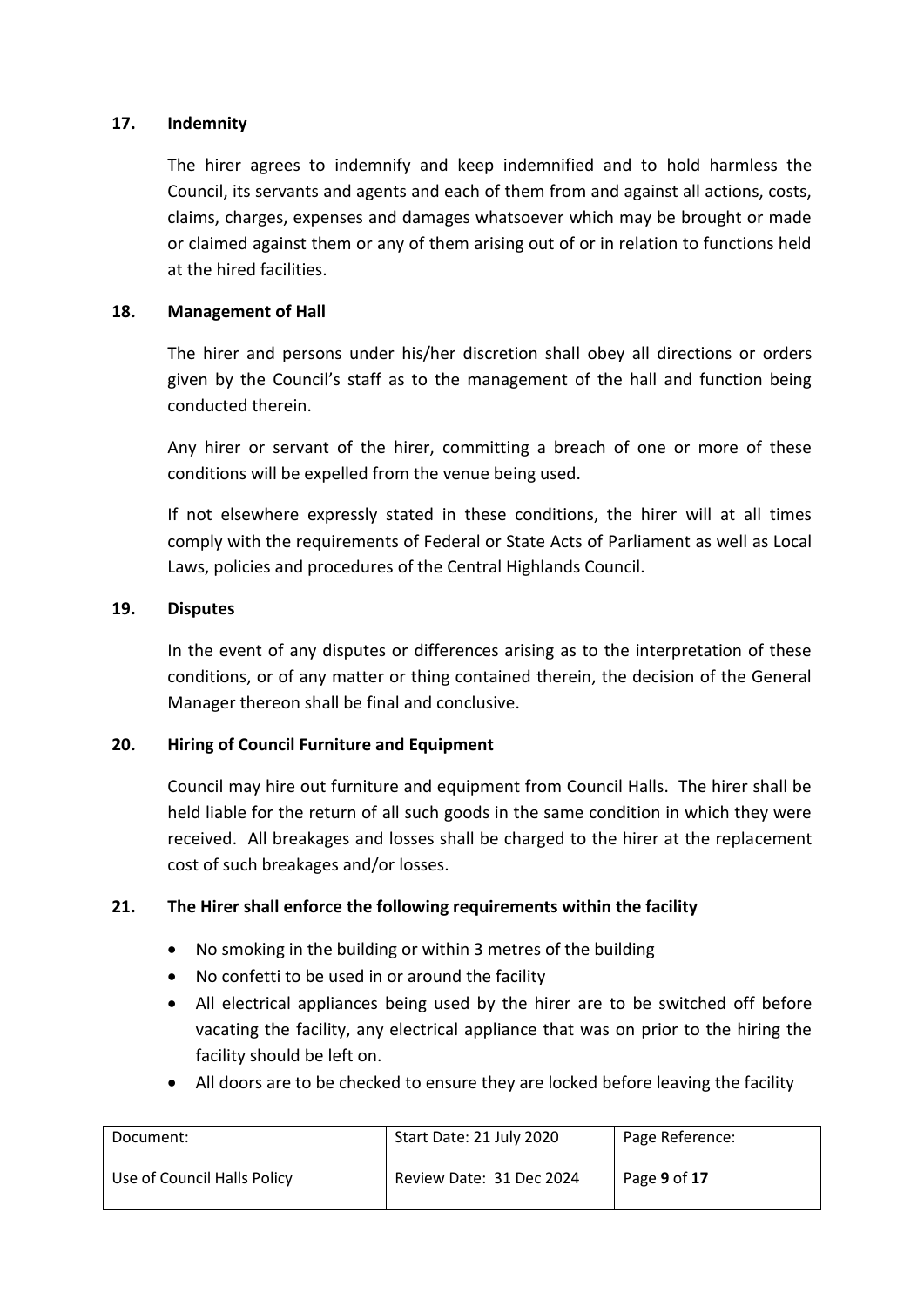#### **22. Emergency Evacuation Assembly Area**

The Hirer is to be aware of the hall layout and locations of emergency exits and the location of the Emergency Evacuation Assembly Area.

| Document:                   | Start Date: 21 July 2020 | Page Reference: |
|-----------------------------|--------------------------|-----------------|
| Use of Council Halls Policy | Review Date: 31 Dec 2024 | Page 10 of 17   |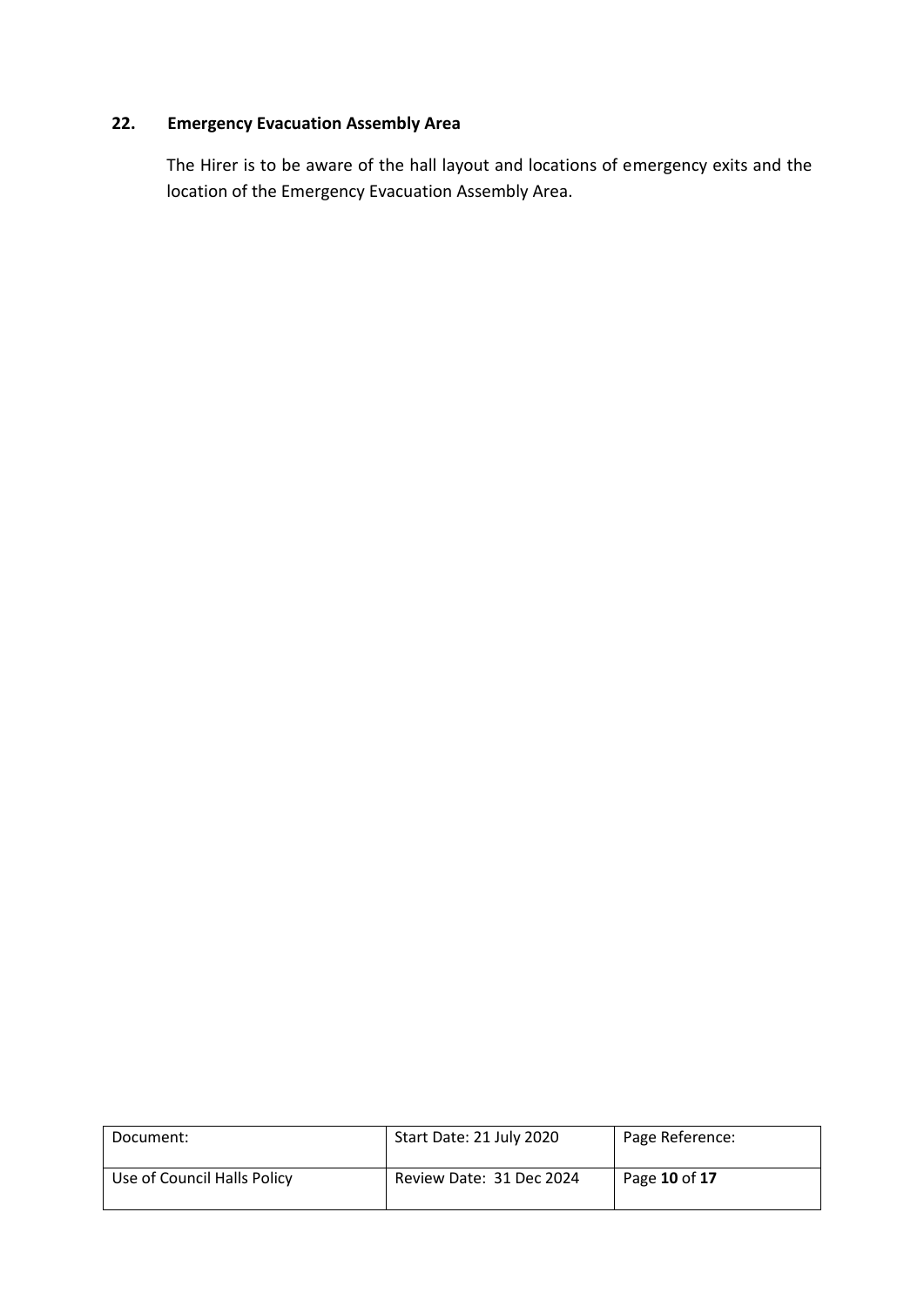

#### **CENTRAL HIGHLANDS COUNCIL**

#### APPLICATION TO HIRE COUNCIL HALL OR HALL EQUIPMENT

| Full Name and Business Name (as applicable) |  |
|---------------------------------------------|--|
|                                             |  |

I/We have received, read and understand the conditions of hire, and hereby undertake to comply with all conditions, regulations and charges relative to the hire of the:

for the purpose of:

|  | Time required: From am/pm To | am/pm |
|--|------------------------------|-------|

Approximate number attending: 

Do you intend having liquor at the function?

| ρc | חוח |
|----|-----|
|----|-----|

| Document:                   | Start Date: 21 July 2020 | Page Reference: |
|-----------------------------|--------------------------|-----------------|
| Use of Council Halls Policy | Review Date: 31 Dec 2024 | Page 11 of 17   |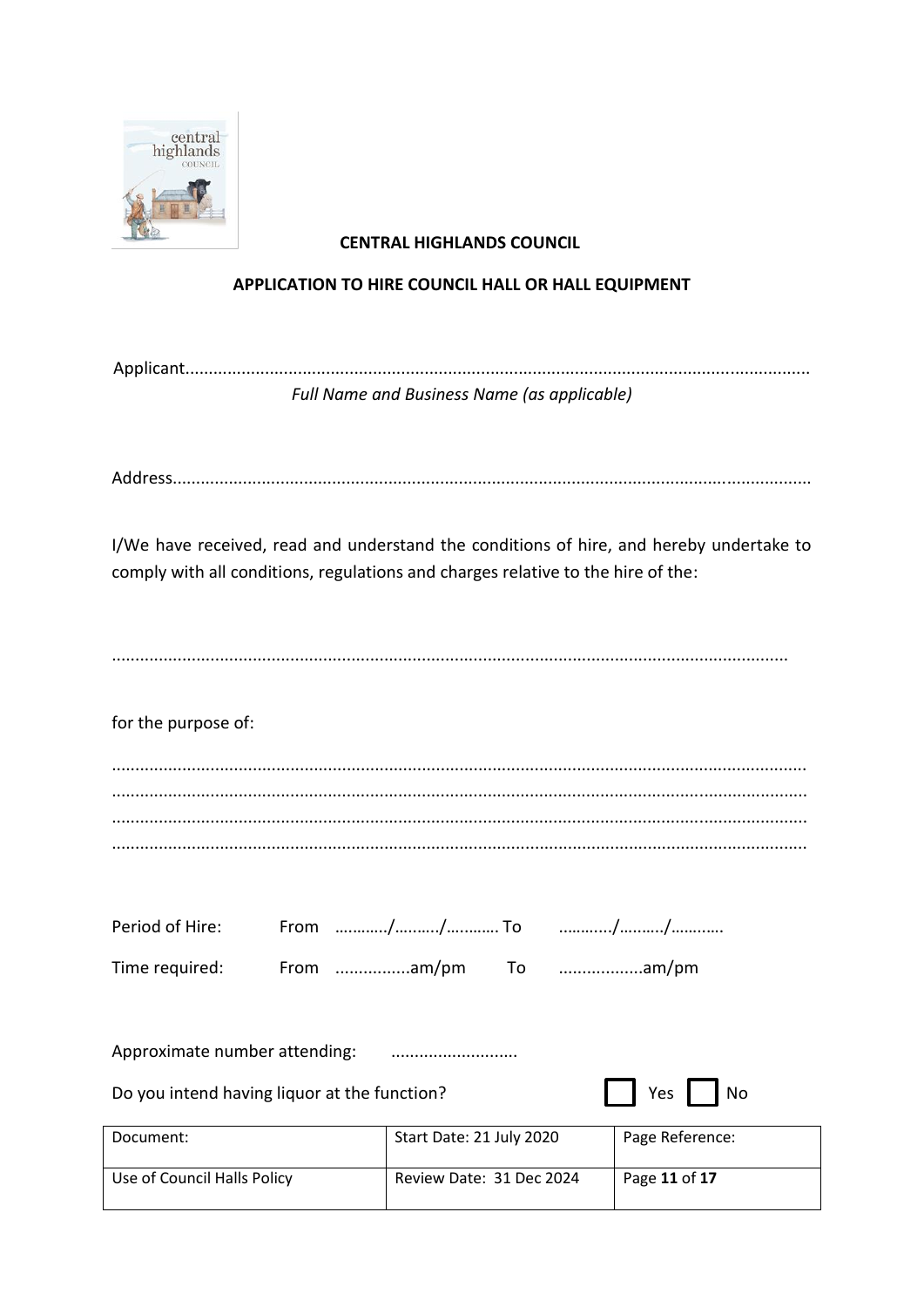| Has a copy of Licensing Board correspondence been provided? | Yes <b>Note</b><br><b>NA</b><br>No |
|-------------------------------------------------------------|------------------------------------|
| Has a copy of the liquor licence been provided?             | $Yes$ $No$<br><b>NA</b>            |
| Have copies of Certificates of Currency been provided?      | No I<br>  NA<br>Yes                |
| Name of Person Responsible for Serving of Alcohol           |                                    |

#### **Note: Must have RSA Certificate (copy to be provided)**

If Hall equipment is being requested for hire, please enter requirements in the table below. Upon return of the equipment, please complete the table. Please note that losses and breakages will be deducted from your bond. Excess charges will be invoiced.

|                          | <b>DINNER</b><br><b>PLATES</b> | <b>BREAD &amp;</b><br><b>BUTTER</b><br><b>PLATES</b> | <b>CUPS</b><br>-8.<br><b>SAUCERS</b> | <b>BOWLS</b> | SOUP<br><b>BOWLS</b> | <b>KNIVES</b> | <b>FORKS</b> | SOUP<br><b>SPOONS</b> | <b>DESSERT</b><br><b>SPOONS</b> | <b>TEA</b><br><b>SPOONS</b> | <b>CHAIRS</b> | <b>TRESTLES</b> |
|--------------------------|--------------------------------|------------------------------------------------------|--------------------------------------|--------------|----------------------|---------------|--------------|-----------------------|---------------------------------|-----------------------------|---------------|-----------------|
| REQUIRED                 |                                |                                                      |                                      |              |                      |               |              |                       |                                 |                             |               |                 |
| RETURNED                 |                                |                                                      |                                      |              |                      |               |              |                       |                                 |                             |               |                 |
| <b>BROKEN</b><br>OR LOST |                                |                                                      |                                      |              |                      |               |              |                       |                                 |                             |               |                 |

APPLICANT'S POSITION IN THE ORGANISATION:.................................................................

ADDRESS:.............................................................................................................................

TELEPHONE: Business..........................Private..........................Mobile.............................

EMAIL:.................................................................................................................................

............................................................................... ……..../…..…../……..….

Applicant's signature **Date** 

| Document:                   | Start Date: 21 July 2020 | Page Reference: |
|-----------------------------|--------------------------|-----------------|
| Use of Council Halls Policy | Review Date: 31 Dec 2024 | Page 12 of 17   |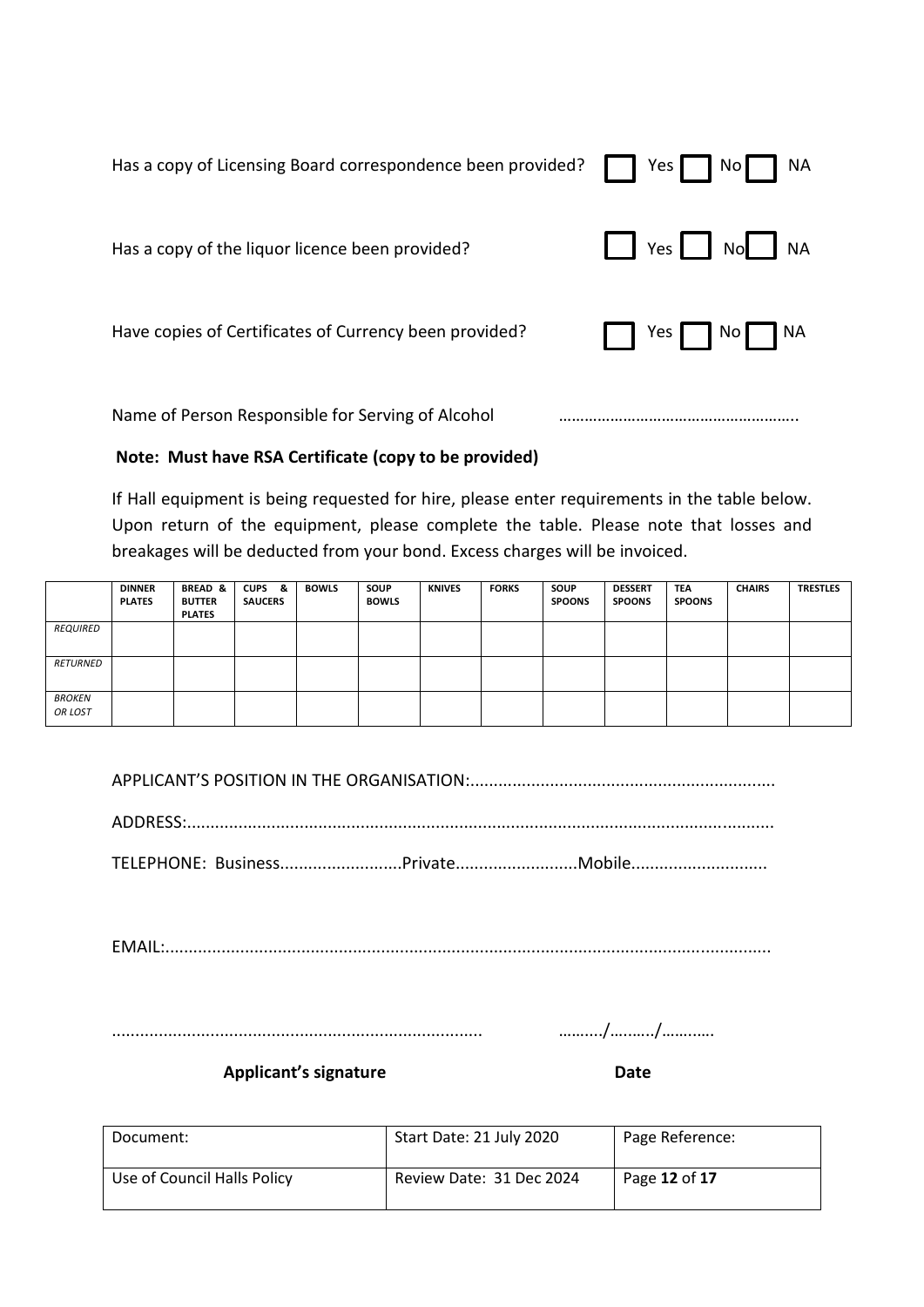

### **COMPLIANCE WITH CONDITIONS OF USE OF COUNCIL POLICY 2013-02 USE OF COUNCIL HALLS**

The above-named Applicant acknowledges having received and read a copy of the Central Highlands Council Policy 2013-02 Use of Council Halls which is attached to this document and agrees to be bound by and comply with the said Policy in every respect. The Applicant further undertakes to be responsible for ensuring that all individuals or groups using the allocated Council hall or part thereof at the times and days allocated for the Applicant shall comply with the conditions in the policy.

#### **INSURANCE**

Sporting Groups and Commercial applicants further agree to take out and keep current during the period of the hiring of the Council hall or part thereof, Public Liability, Professional Indemnity and Product Liability insurance policies as applicable in a form approved by the Council. These policies are to be in the joint names of the Council and the Organisation insuring, for a minimum sum of ten million dollars, the Council and the Applicant against all actions, costs, claims, charges, expenses and damages whatsoever which may be brought or made or claimed against the Council or the Applicant or both arising out of or in relation to the use of the council hall or part thereof.

#### **INDEMNITY**

The Applicant further agrees to Indemnify and keep Indemnified and to Hold Harmless the Council, its servants and agents and each of them from and against all actions, costs, claims, charges, expenses and damages whatsoever which may be brought or made or claimed against them or any of them arising out of or in relation to functions held at the hired facilities.

#### **CERTIFICATE OF CURRENCY**

Sporting Groups and Commercial applicants are required to produce copies of Certificates of Currency from their insurer which confirms that Public Liability, Professional Indemnity and Product Liability insurance policies as applicable are in force for the duration of the function to be held at the hired facilities. The policies are to contain the following provisions:

- 1. The policies must be for a minimum of \$20 million and must name the Central Highlands Council as an interested party.
- 2. The insurance policies should contain a standard cross liability clause.

| Document:                   | Start Date: 21 July 2020 | Page Reference: |
|-----------------------------|--------------------------|-----------------|
| Use of Council Halls Policy | Review Date: 31 Dec 2024 | Page 13 of 17   |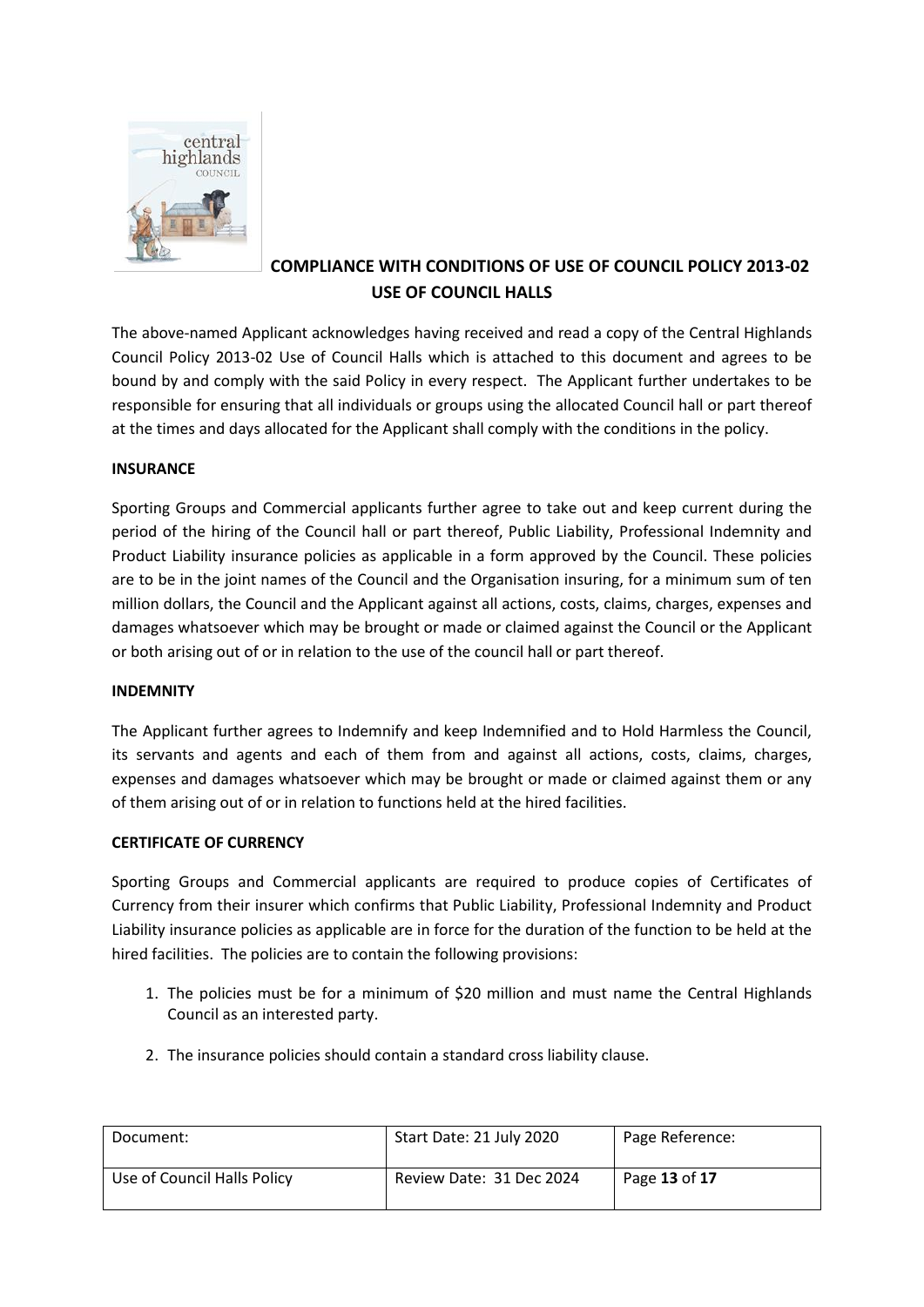Copies of Certificates of Currency confirming the period and amount of cover and showing the Central Highlands Council as an interested party, must be produced and will form part of the Agreement.

#### **PERMITTED HOURS/DAYS OF USE**

The Applicant agrees that the permitted hours of use shall be only those times and days allocated for the Applicant and confirmed in writing by Council.

Dated at................................................this ............day of.........................20.......

...............................................................................

**Applicant's Signature**

................................................................ ................................................................

**Senior Officer's Name Senior Officer's Title**

...............................................................................

**Senior Officer's Signature**

| Document:                   | Start Date: 21 July 2020 | Page Reference: |
|-----------------------------|--------------------------|-----------------|
| Use of Council Halls Policy | Review Date: 31 Dec 2024 | Page 14 of 17   |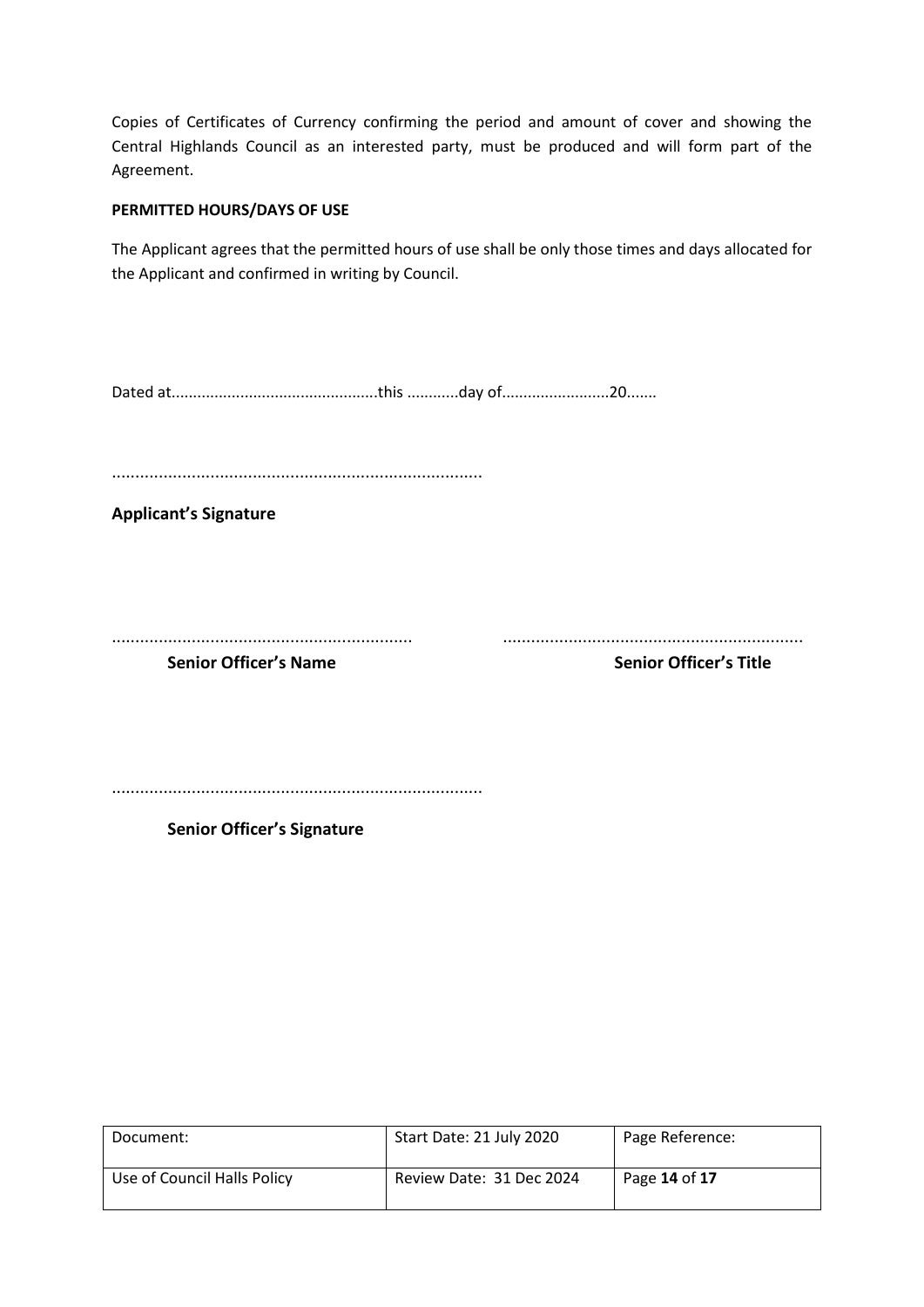# **COUNCIL USE ONLY**

| Has a copy of photo identification been supplied? | Yes<br><b>No</b> |
|---------------------------------------------------|------------------|
|                                                   |                  |
|                                                   |                  |

| Acceptance or rejection of application: | Accepted                               | $\mathsf I$ Rejected |
|-----------------------------------------|----------------------------------------|----------------------|
| <b>Senior Officer's Name</b>            | <b>Senior Officer's Position Title</b> |                      |
| <b>Senior Officer's Signature</b>       | //<br><b>Date</b>                      |                      |

| Document:                   | Start Date: 21 July 2020 | Page Reference: |
|-----------------------------|--------------------------|-----------------|
| Use of Council Halls Policy | Review Date: 31 Dec 2024 | Page 15 of 17   |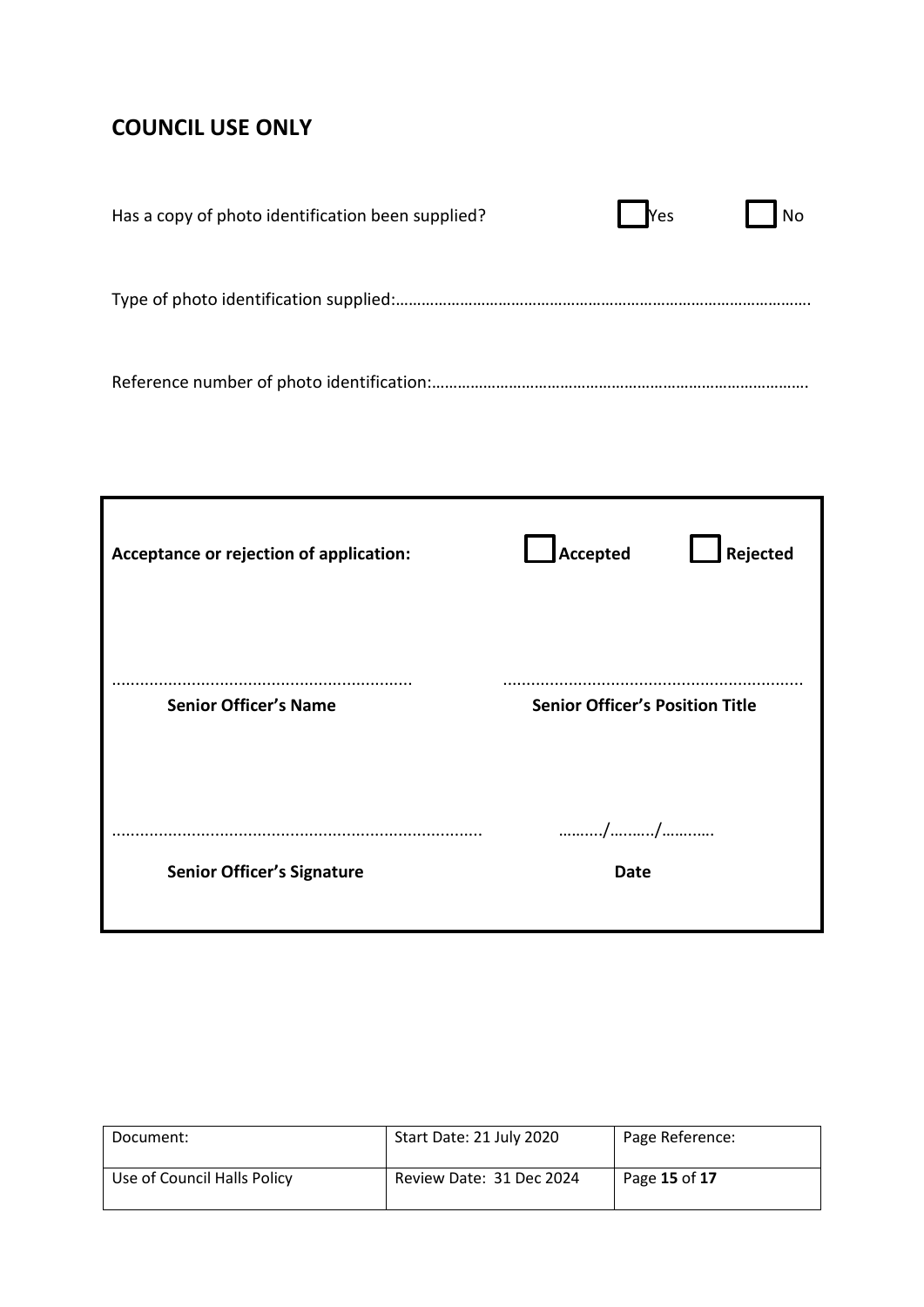## **COUNCIL USE ONLY**

#### **Is the Application for Hire on behalf of a:**

| Church Function?                           | <b>Nes</b>       | <b>No</b> |
|--------------------------------------------|------------------|-----------|
| Fundraising Activity for a Local Facility? | <b>Nes</b>       | <b>No</b> |
| Meeting of a Local Group?                  | $\mathsf{I}$ Yes | <b>No</b> |
| Local Non for profit Group?                | $\vert$ Yes      | <b>No</b> |
| Local School?                              | Yes              | No        |

**If answered Yes to any of the questions above, please refer to the General Manager or Senior Council Officer for approval or rejection of the waiving of hire charges and bonds prior to finalising the application.**

| <b>Acceptance or Rejection of Waiving Hire and Bond Charges:</b> |          |                   |  |  |
|------------------------------------------------------------------|----------|-------------------|--|--|
| (Delete as applicable)                                           | Accepted | Rejected          |  |  |
| <b>General Manager's Signature</b>                               |          | //<br><b>Date</b> |  |  |
| <b>OR</b>                                                        |          |                   |  |  |
| <b>Senior Council Officer's Signature</b>                        |          | <b>Date</b>       |  |  |

| Document:                   | Start Date: 21 July 2020 | Page Reference: |
|-----------------------------|--------------------------|-----------------|
| Use of Council Halls Policy | Review Date: 31 Dec 2024 | Page 16 of 17   |